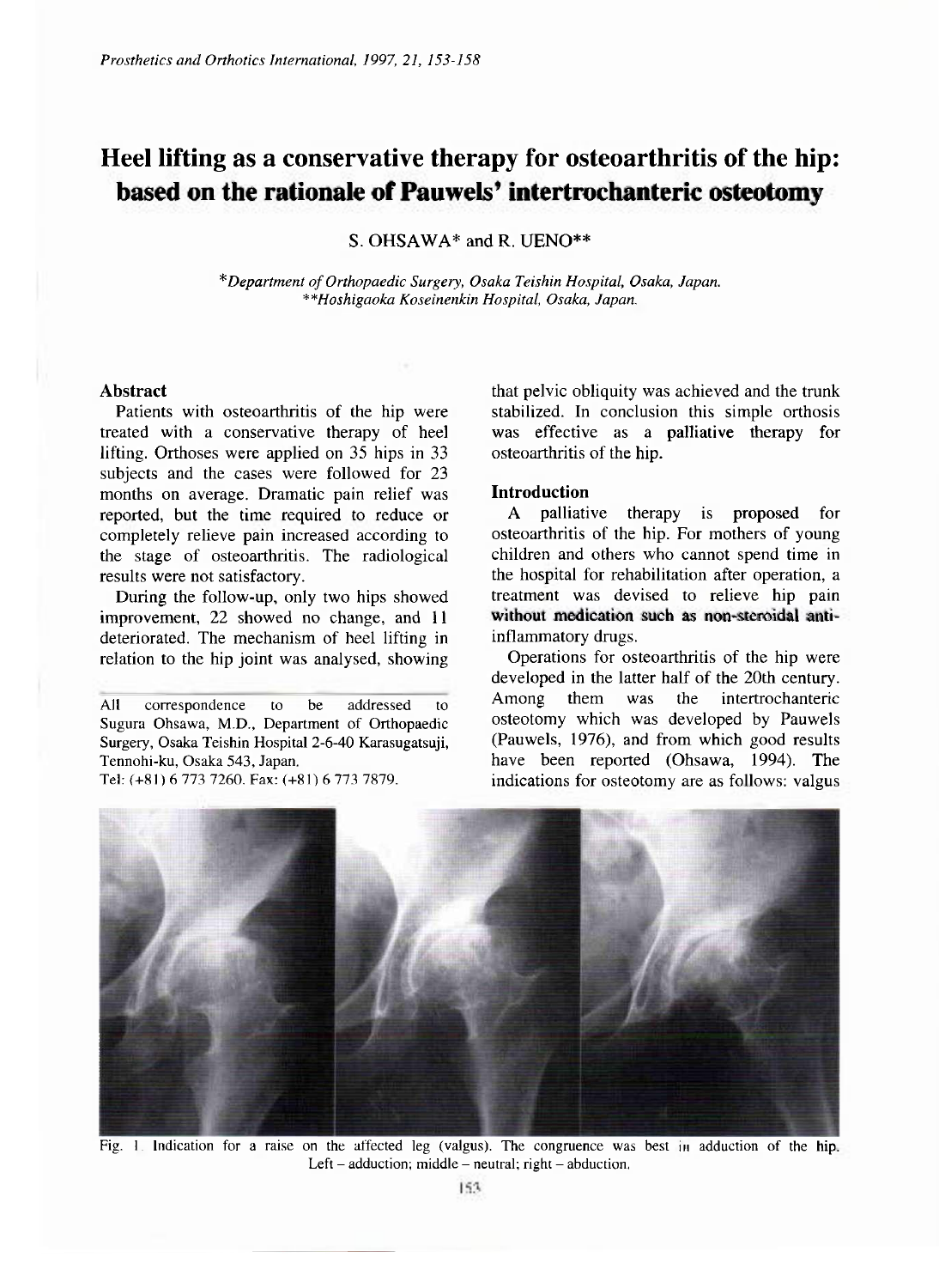

Fig. 2. Indication for a raise on the contralateral leg (varus). The congruence was best in abduction of the hip. Left  $-$  adduction; middle  $-$  neutral; right  $-$  abduction.

osteotomy is indicated when congruence improves with adduction of the hip (Fig.l). Varus osteotomy is performed when the congruence improves with abduction of the hip (Fig. 2). The authors proposed instead to use lifting to tilt the pelvis. The raised side would produce hip valgus on that side and raising of the contralateral side would produce hip varus (Fig. 3). As a result, this lifting could be as effective as intertrochanteric osteotomy. Clinical tests were performed to test this hypothesis (Ohsawa and Ueno, 1993).

## **Materials and methods**

#### *Indication and application*

The orthosis was offered to patients who



Fig. 3. Mechanism of heel lift. The pelvic line (a) was changed by the heel raise. The hip on the lifted side suffered a valgus effect (left hip, L) and the contralateral hip suffered a varus effect (right hip, R). The black square indicates a heel raise.

refused operation but suffered from hip pain from osteoarthritis (Table 1). The procedure was applicable to all stages of osteoarthritis. When the joint congruence improved with adduction of the hip, a valgus effect on the hip was necessary (Fig. 1). A raise was therefore applied to the affected leg. The amount of lift was the same as that of the discrepancy of the functional limb length, so that patients felt that both limbs were the same length. When the joint congruence improved with abduction of the hip, a varus effect on the hip was necessary (Fig. 2). A raise was therefore applied to the contralateral leg. The maximum amount of lift was around 1.5cm, because a higher lift caused the shoe to slip off (Fig. 4).

#### Table 1. Demographic data of patients

|                                   | valgus         | varus          |
|-----------------------------------|----------------|----------------|
| hips                              | 24             | 11             |
| average age (years)               | 54             | 51             |
| average follow-up (months)        | 24             | 23             |
| average hip score (points)        |                |                |
| before                            | 11             | 12             |
| after                             | 12             | 14             |
| stage (hips)                      |                |                |
| early                             | $\overline{c}$ | $\overline{4}$ |
| advanced                          | 9              | 7              |
| terminal                          | 13             | $\Omega$       |
| average lift (cm)                 | 1.4            | 1.5            |
| average range of motion (degrees) |                |                |
| flexing before                    | 88             | 95             |
| final                             | 84             | 101            |
| abduction before                  | 12             | 29             |
| final                             | 12             | 24             |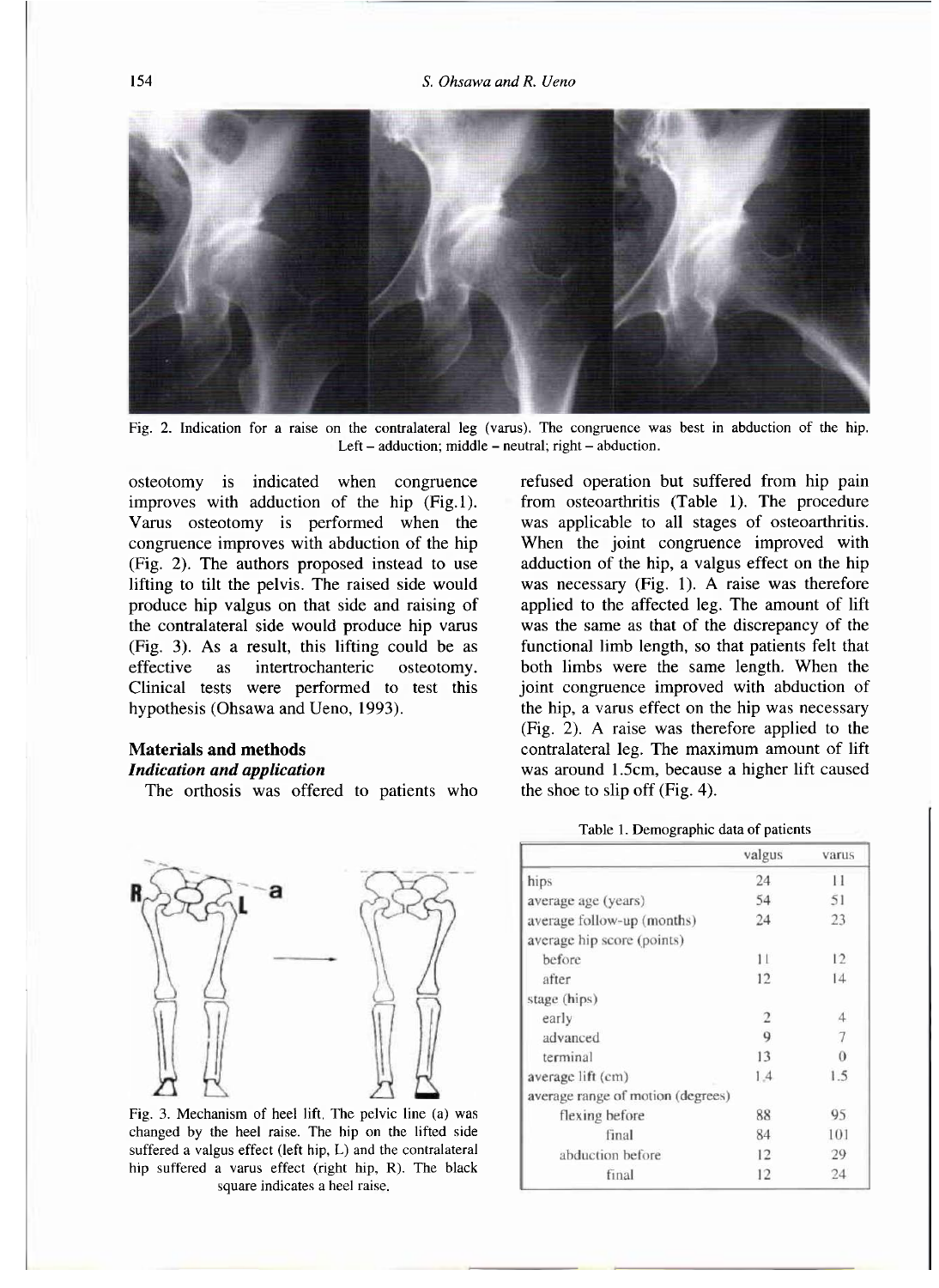

Fig. 4. Heel raise. Patient can use the raise with or without shoe to suit the Japanese life style.

## *Methods of analysis*

Clinically, the Merle d'Aubigné hip score was used (Merle d'Aubigné and Postel, 1954), along with pelvic radiography. Patients were analysed in the standing position using a radiograph of the pelvis, and body centre analysis with and without heel lifting. Motion analysis was carried out on patients in walking.

*Standing position:* The angle between the pelvis and the femur was measured for all patients using a pelvic radiograph in the standing position with and without a raise (Fig. 5). The movement of the body centre of the 25 patients was studied using a body centre analyzer (San'ei, 1G06, Japan). The patients stood for 30 seconds in relaxed open-eye condition with and without the raise. The body sway was defined as the absolute value of A minus B shown in Figure 6.



Fig. 5. Bilateral hip dysplasia with painful left hip. The angle between the pelvis and the right thigh was 79 degrees in (a) which increased to 75 degrees in (b) by lifting the right leg.



Fig. 6. Body centre analysis with (lower) and without (upper) heel raise. The distance from the midline of each foot was measured, and defined as A: largest and B: smallest. Sound side (right foot) R; right foot, L; left foot

*Gait analysis:* Twenty-two patients were assessed. In measuring the motion in the frontal plane, it was assumed that the gait was similar to walking in place. A two-dimensional motion analyzer was used (EMTEK, MVA-2000, Japan). The patients had marks on both shoulders, iliac crests, patellae, and ankles and positional data was collected for five seconds (Fig. 7). The effect of heel lifting in walking was estimated by the angle between the pelvis (the line of both iliac crests) and thigh (the line of the iliac crest and the patella) in the stance phase of the test (Fig. 8). Trunk instability was measured by the relative vertical and horizontal movements of the points of the shoulder and the iliac crest.

*Patients:* A total of 33 cases (two men and 31 women), involving 35 hips were treated by heel lifting (Table 1). Twenty-four hips needed a valgus effect, so the affected leg was fitted with a raise. Eleven hips needed a varus effect, so the contralateral leg was fitted with a raise. Two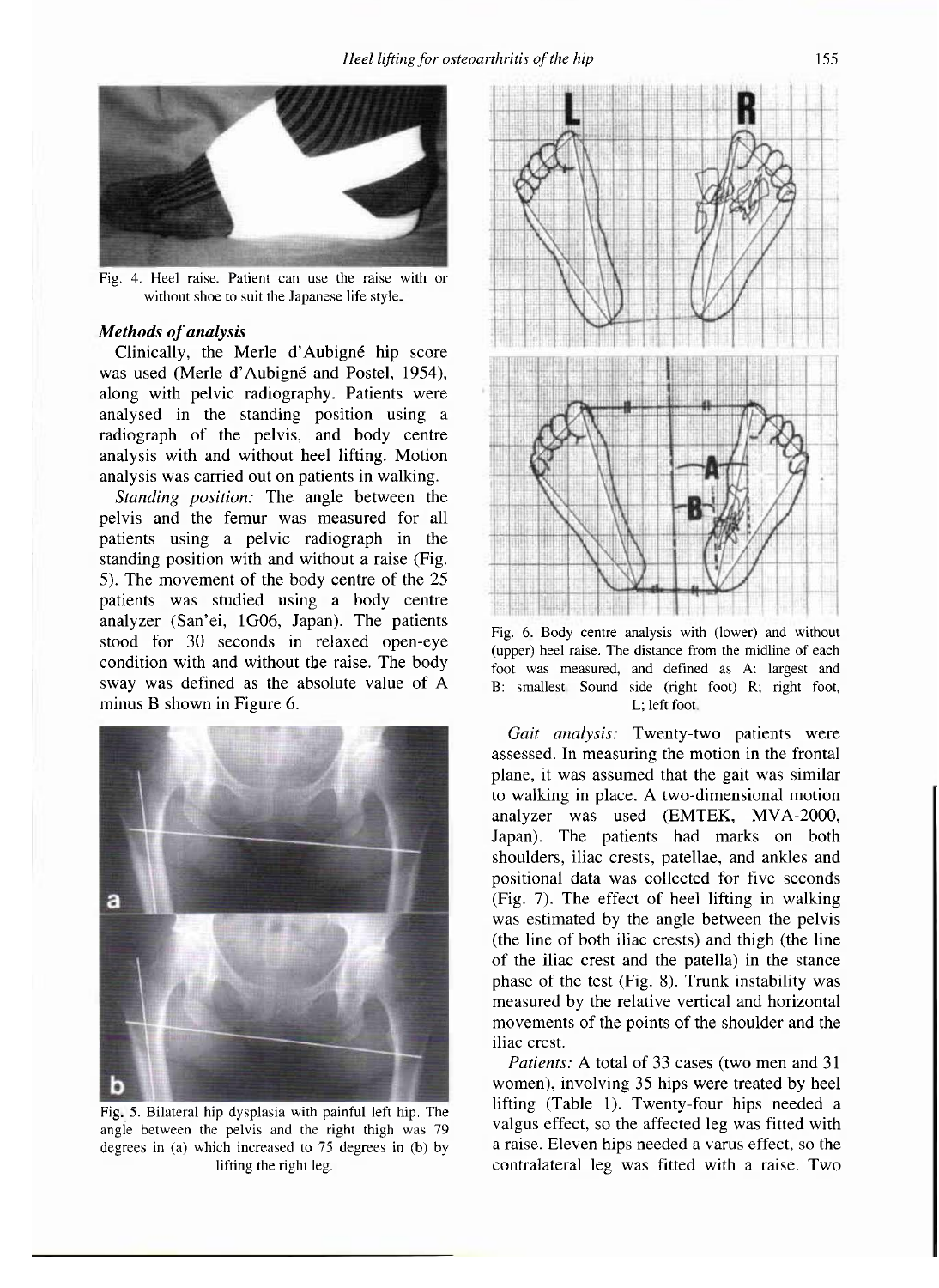

Fig. 7. Motion analysis on the frontal plane. Marking on shoulders, iliac crests, patellae, ankles and walking in place.

cases suffered from osteoarthritis bilaterally. One hip needed a valgus effect and the other needed a varus effect. Therefore both hips were treated using a single raise. Another case was treated by a raise to produce varus effect but the hip deteriorated and the indication changed requiring a valgus effect, so the hip was treated using two methods. The average age of the patients was 51 years old. Each case was followed for 23 months on average. Statistical analysis of the t-test was carried out.



Fig. 8. Motion anaylsis in the frontal plane with the left leg in stance phase. The angle between the line of both iliac crests and the line of iliac crest and patella was meas*u*red as shown in the fig*u*re. This is the angle between the pelvis and the thigh.

# **Results**

Twenty-seven cases used a raise at the final follow-up. Two cases did not use one because of absence of hip pain. One stopped using the raise because contralateral pain occurred. Four hips were operated on. Two hips were treated by intertrochanteric osteotomy, and the other two by total hip arthroplasty. The time required for hip pain to decrease or disappear after the heel lifting is shown in Table 2. There is a relationship between the time it took hip pain to decrease or disappear and the stage of osteoarthritis.

Clinical hip scores increased with improvement of pain scores, but range of hip motion and gait ability did not change. Final total hip scores and pain scores significantly improved. The radiological changes of the

| stage    | pain decreased | pain disappeared | no change | total |
|----------|----------------|------------------|-----------|-------|
| early    | $3(1)$ *       |                  |           |       |
| advanced | 9(1.6)         | 5(3.6)           |           | I.O   |
| terminal | 5(1.2)         | 5(13.4)          |           |       |
| total    |                |                  |           |       |

| Table 2. Pain control by heel lifting |  |  |
|---------------------------------------|--|--|
|---------------------------------------|--|--|

\*average time of treatment (months) for decrease or disappearance of pain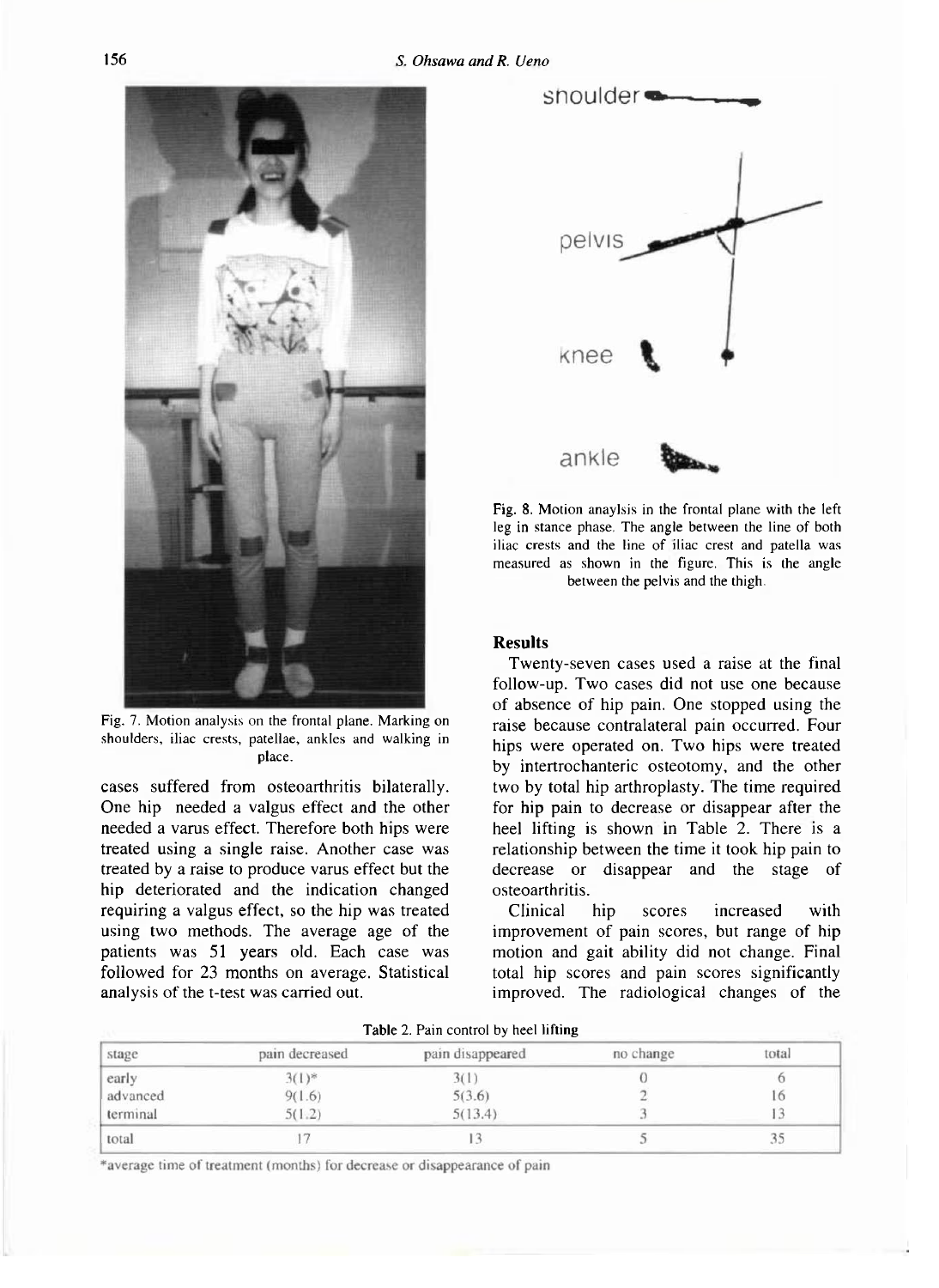

Fig. 9. Left hip radiograms. Left  $-$  before and right  $-43$ months after treatment. Subject was a 60 year old woman with osteoarthritis of left hip treated with a 2cm raise on the left leg. At the 43 month follow-up the hip score showed a 3 point improvement but the hip deteriorated radiographically (cf Figure 1).

osteoarthritis before lifting and at the final follow-up were estimated. Two hips in the late stage of coxarthritis improved, but others deteriorated (11 hips) or showed no change (22 hips) at the final follow-up.

Pelvic radiographs in the standing position with and without heel lifting are shown in Figure 5. The angle decreased on the raised side and a valgus effect was observed in the hip. The angle increased on the contralateral side with a varus effect at the hip. In body centre analysis, fourteen out of 26 patients regained stability by heel lifting, but the other 12 patients did not.

Motion analysis of the angle between the pelvis and the thigh was carried out as shown in Figure 8. In the patients whose hips needed a valgus effect, the angle between the pelvis and the thigh was not changed by the raise and 12 cases out of 15 did not show any effect in the motion analysis. However in the patients whose hips needed a varus effect, the angle between the pelvis and the thigh was changed by the lift; 5 cases out of 7 were affected by the lift. Some 15 patients had their trunks stabilized by lifting and seven patients did not in the motion analysis.

## **Discussion**

The results showed that lifting did not change the natural course of the osteoarthritis. This orthosis is not considered by the authors to be the best method as a conservative therapy, but lifting of the heel is very simple and effective for relief of hip pain and can postpone operative treatment. The orthosis could be a palliative treatment for people who cannot take time from a job or child care and it obviates the need for medication, which can be a cause of gastric or duodenal ulcers. Other orthoses are available but they are large and restrict patients' activity (Hohmann, 1958; Kawamura, 1983).

The biomechanical analyses revealed that some patients were not clearly stabilized by the lift. Each method of analysis is compared with the clinical results as shown in Figure 10 where the solid bar denotes no improvement in the pain score and the empty bar improvement by one or more points. The figure showed the relationship between biomechanical effects and pain scores at the final follow-up. This figure supported the hypothesis that the heel raise affected the stability of the body and improved the hip joint position and also justified the indications according to the rationale of Pauwels' osteotomy.

The more advanced stage of the disease, the longer it took to reduce hip pain. The orthosis did not cause lumbar pain. It even provided lumbar pain relief, because the limb length discrepancy was decreased by the orthosis. This phenomenon would also support the application of a raise for patients with a hip-spine syndrome (Offierskl and Macnab, 1983). The orthosis is simple and had a good effect on hip pain, but did not affect the natural course of osteoarthritis of the hip joint.

#### **Acknowledgement**

The authors are grateful to Ms. Y. Takemori for preparing the manuscript.



Fig. 10. The ratios of effectiveness and improvement in the pain score. The bars showed the percentage of the positive effects of lifting in each methods of analysis. Note blank bar (improvement by one or more points) were more effective than solid bar (no improvement).